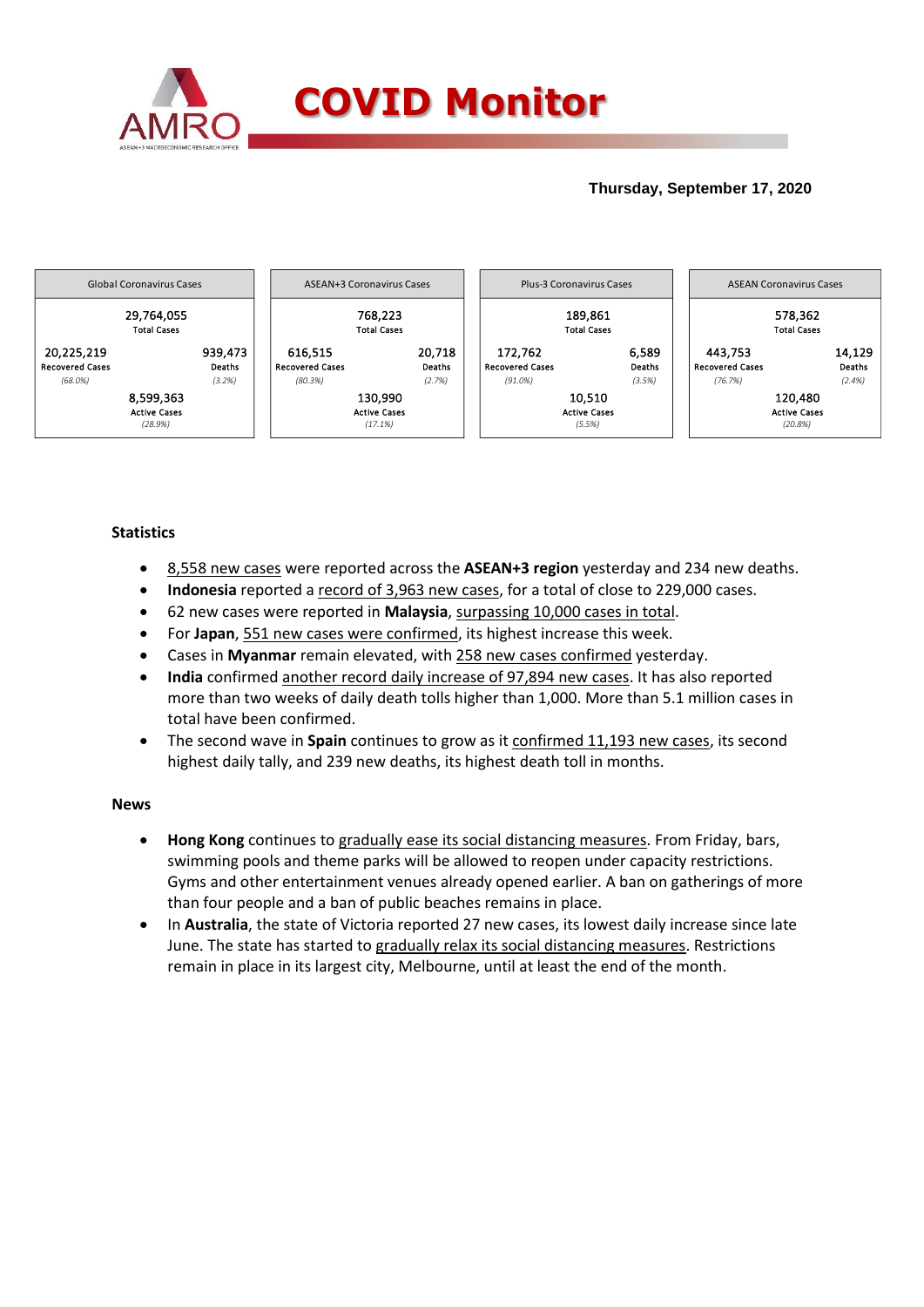

## Overview of Confirmed COVID-19 Cases

Data as of 16/9/2020

| Economy                | <b>Total</b><br><b>Cases</b> | Cases per 1M<br>Population | <b>New</b><br>Cases | <b>New Cases per</b><br>1M Pop. | <b>New Cases</b><br>$(7$ -day avg) <sup>1</sup> | <b>ANew</b><br>Cases  | ∆% New<br>Cases | <b>Total</b><br><b>Deaths</b> | <b>New</b><br><b>Deaths</b>   | <b>Fatality</b><br><b>Rate (%)</b> | <b>Total</b><br>Recovered | <b>Recovery</b><br>Rate $(%)2$ | Active<br>Cases |
|------------------------|------------------------------|----------------------------|---------------------|---------------------------------|-------------------------------------------------|-----------------------|-----------------|-------------------------------|-------------------------------|------------------------------------|---------------------------|--------------------------------|-----------------|
|                        |                              |                            |                     |                                 |                                                 |                       |                 |                               |                               |                                    |                           |                                |                 |
| Global<br>ASEAN+3      | 29,764,055<br>768,223        |                            | 192,722             |                                 |                                                 | $-188,023$<br>358     | 0.7             | 939,473                       | 4,487<br>234                  | 3.2                                | 20,225,219                | 68.0                           | 8,599,363       |
|                        |                              |                            | 8,558<br>722        |                                 |                                                 |                       | 1.1             | 20,718                        |                               | 2.7                                | 616,515                   | 80.3                           | 130,990         |
| Plus-3<br><b>ASEAN</b> | 189,861                      |                            | 7,836               |                                 |                                                 | 61<br>297             | 0.4<br>1.4      | 6,589                         | 23<br>211                     | 3.5<br>2.4                         | 172,762                   | 91.0                           | 10,510          |
|                        | 578,362                      |                            |                     |                                 |                                                 |                       |                 | 14,129                        |                               |                                    | 443,753                   | 76.7                           | 120,480         |
| China                  | 85,223                       | 61                         | 9                   | 0.0                             |                                                 | -3                    | 0.0             | 4,634                         | $\mathbf 0$                   | 5.4                                | 80,446                    | 94.4                           | 143             |
| Hong Kong, China       | 4,984                        | 653                        | 9                   | 1.2                             |                                                 | 5                     | 0.2             | 102                           | $\mathsf 0$                   | 2.0                                | 4,663                     | 93.6                           | 219             |
| Japan                  | 76,997                       | 612                        | 551                 | 4.4                             |                                                 | 19                    | 0.7             | 1,481                         | 18                            | 1.9                                | 68,110                    | 88.5                           | 7,406           |
| Korea                  | 22,657                       | 435                        | 153                 | 2.9                             |                                                 | 40                    | 0.7             | 372                           | 5                             | 1.6                                | 19,543                    | 86.3                           | 2,742           |
|                        |                              |                            |                     |                                 |                                                 |                       |                 |                               |                               |                                    |                           |                                |                 |
| Indonesia              | 228,993                      | 849                        | 3,963               | 14.7                            |                                                 | 456                   | 1.8             | 9,100                         | 135                           | 4.0                                | 164,101                   | 71.7                           | 55,792          |
| Malaysia               | 10,031                       | 302                        | 62                  | 1.9                             |                                                 | 39                    | 0.6             | 128                           | $\mathsf 0$                   | 1.3                                | 9,235                     | 92.1                           | 668             |
| Philippines            | 272,934                      | 2,480                      | 3,527               | 32.1                            |                                                 | 8                     | 1.3             | 4,732                         | 69                            | 1.7                                | 207,858                   | 76.2                           | 60,344          |
| Singapore              | 57,514                       | 10,087                     | 26                  | 4.6                             |                                                 | -8                    | 0.0             | 27                            | $\mathbf 0$                   | 0.0                                | 56,955                    | 99.0                           | 532             |
| Thailand               | 3,490                        | 51                         | 0                   | 0.0                             |                                                 | $-15$                 | 0.0             | 58                            | $\mathbf 0$                   | 1.7                                | 3,325                     | 95.3                           | 107             |
| Brunei Darussalam      | 145                          | 322                        | $\mathbf 0$         | 0.0                             |                                                 | $\mathbf 0$           | 0.0             | 3                             | $\mathbf 0$                   | 2.1                                | 139                       | 95.9                           | 3               |
|                        |                              |                            | $\mathbf 0$         | 0.0                             |                                                 | $\mathbf 0$           |                 | $\mathbf 0$                   | $\mathbf 0$                   |                                    |                           |                                |                 |
| Cambodia               | 275                          | 16                         | $\mathbf 0$         | 0.0                             | .A.                                             | $\mathbf 0$           | 0.0             | 0                             |                               | 0.0                                | 274                       | 99.6                           | $\mathbf 1$     |
| Lao PDR                | 23                           | $\overline{\mathbf{3}}$    |                     |                                 |                                                 |                       | 0.0             |                               | 0                             | 0.0                                | 22                        | 95.7                           | $\mathbf{1}$    |
| Myanmar                | 3894                         | 73<br>11                   | 258<br>$\Omega$     | 4.8<br>0.0                      |                                                 | $-183$<br>$\mathbf 0$ | 7.1             | 46                            | $\overline{7}$<br>$\mathbf 0$ | 1.2                                | 908                       | 23.3                           | 2,940           |
| Vietnam                | 1,063                        |                            |                     |                                 |                                                 |                       | 0.0             | 35                            |                               | 3.3                                | 936                       | 88.1                           | 92              |
| Belgium                | 95,948                       | 8,331                      | 1,153               | 100.1                           |                                                 | 664                   | 1.2             | 9,996                         | $\mathbf 0$                   | 10.4                               | 18,810                    | 19.6                           | 67,142          |
| France                 | 421,861                      | 6,491                      | 9,501               | 146.2                           |                                                 | 1,705                 | 2.3             | 30,884                        | 46                            | 7.3                                | 75,921                    | 18.0                           | 315,056         |
| Germany                | 266,869                      | 3,216                      | 1,855               | 22.4                            |                                                 | 63                    | 0.7             | 9,373                         | 6                             | 3.5                                | 236,623                   | 88.7                           | 20,873          |
| Italy                  | 291,442                      | 4,839                      | 1,452               | 24.1                            |                                                 | 223                   | 0.5             | 35,645                        | 12                            | 12.2                               | 215,265                   | 73.9                           | 40,532          |
| Netherlands            | 90,425                       | 5,233                      | 1,752               | 101.4                           |                                                 | 273                   | 2.0             | 6,303                         | $\overline{3}$                | 7.0                                |                           | $\overline{\phantom{a}}$       |                 |
| Spain                  | 614,360                      | 13,109                     | 11,193              | 238.8                           |                                                 | 1,756                 | 1.9             | 30,243                        | 239                           | 4.9                                | 150,376                   | 24.5                           | 53,521          |
| Switzerland            | 48,265                       | 5,582                      | 514                 | 59.4                            |                                                 | 199                   | 1.1             | 2,039                         | 11                            | 4.2                                | 39,900                    | 82.7                           | 6,326           |
| <b>United Kingdom</b>  | 380,677                      | 5,660                      | 4,007               | 59.6                            |                                                 | 892                   | 1.1             | 46,791                        | 20                            | 12.3                               |                           | ×.                             |                 |
|                        |                              |                            |                     |                                 |                                                 |                       |                 |                               |                               |                                    |                           |                                |                 |
| Brazil                 | 4,419,083                    | 20,906                     | 36,820              | 174.2                           |                                                 | 167                   | 0.8             | 134,106                       | 987                           | 3.0                                | 3,845,464                 | 87.0                           | 439,513         |
| Canada                 | 141,852                      | 3,751                      | 952                 | 25.2                            |                                                 | 150                   | 0.7             | 9,244                         | 5                             | 6.5                                | 124,412                   | 87.7                           | 8,196           |
| Chile                  | 439,287                      | 22,576                     | 1,304               | 67.0                            |                                                 | $-246$                | 0.3             | 12,058                        | 18                            | 2.7                                | 411,853                   | 93.8                           | 15,376          |
| Mexico                 | 680,931                      | 5,358                      | 4,444               | 35.0                            |                                                 | $-327$                | 0.7             | 71,978                        | 300                           | 10.6                               | 574,203                   | 84.3                           | 34,750          |
| Peru                   | 738,020                      | 22,484                     | 4,160               | 126.7                           |                                                 | $-81$                 | 0.6             | 30,927                        | 115                           | 4.2                                | 580,753                   | 78.7                           | 126,340         |
| <b>United States</b>   | 6,588,461                    | 19,902                     | 24,159              | 73.0                            |                                                 | $-27,703$             | 0.4             | 196,144                       | 829                           | 3.0                                | 2,525,573                 | 38.3                           | 3,866,744       |
| Australia              | 26,813                       | 1,032                      | $\overline{35}$     | 1.3                             |                                                 | $-4$                  | 0.1             | 832                           | 8                             | 3.1                                | 23,790                    | 88.7                           | 2,191           |
|                        |                              |                            |                     |                                 |                                                 |                       |                 |                               |                               |                                    |                           |                                |                 |
| India                  | 5,118,253                    | 3,737                      | 97,894              | 71.5                            |                                                 | 7,771                 | 1.9             | 83,198                        | 1,132                         | 1.6                                | 3,942,360                 | 77.0                           | 1,092,695       |
| Iran                   | 410,334                      | 4,876                      | 2,981               | 35.4                            |                                                 | 276                   | 0.7             | 23,632                        | 179                           | 5.8                                | 352,019                   | 85.8                           | 34,683          |
| Russia                 | 1,075,485                    | 7,335                      | 5,612               | 38.3                            |                                                 | 177                   | 0.5             | 18,853                        | 130                           | 1.8                                | 887,457                   | 82.5                           | 169,175         |
| Saudi Arabia           | 327,551                      | 9,422                      | 621                 | 17.9                            |                                                 | $-51$                 | 0.2             | 4,369                         | 31                            | 1.3                                | 306,004                   | 93.4                           | 17,178          |
| South Africa           | 653,444                      | 10,942                     | 1,923               | 32.2                            |                                                 | 1,151                 | 0.3             | 15,705                        | 64                            | 2.4                                | 584,195                   | 89.4                           | 53,544          |

Source: Haver Analytics, sourced from John Hopkins University; AMRO staff calculations.<br>Notes: New cases since previous day. Δ% refers to percentage change since previous day. Fatality rate measured as deaths per confirmed

1/ Since January 31, 2020. 2/ Recovery rate is a proxy for the stage of the cycle.